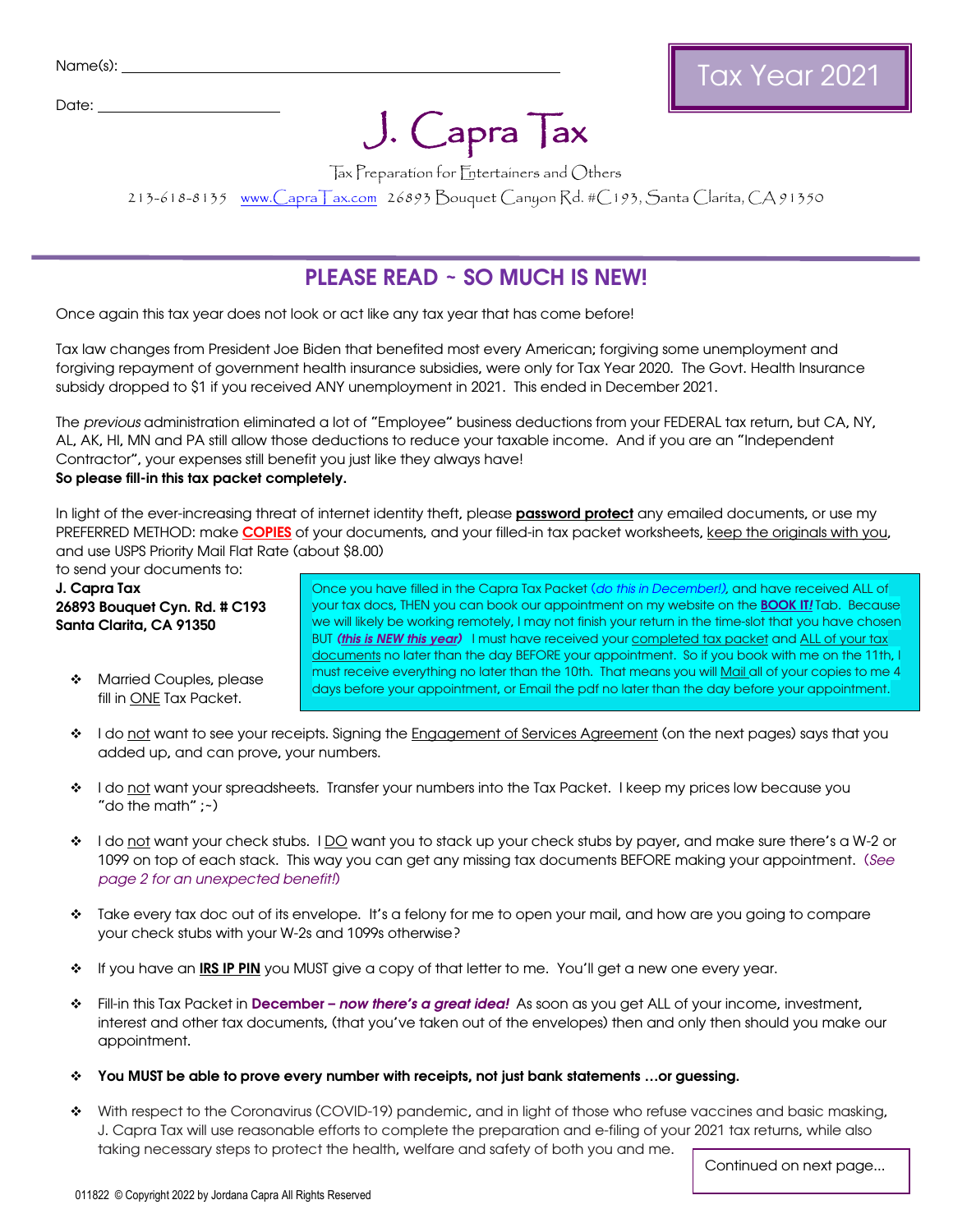# **PRE-APPOINTMENT CHECK LIST**

## PLEASE BRING, OR PRESENT ME WITH, **ALL** OF YOUR DOCUMENTS **AT ONE TIME**.

|                                                                                                                                  | <mark>yes / no:</mark> |
|----------------------------------------------------------------------------------------------------------------------------------|------------------------|
| Completely filled in Capra Tax Packet                                                                                            | Yes                    |
| Last year's tax return - only if I didn't do it                                                                                  |                        |
| Stack up your check stubs. Be sure you have ALL of your *W-2s                                                                    |                        |
| Stack up your check stubs. Be sure you have ALL of your *1099s                                                                   |                        |
| ALL CASH INCOME that you are self-reporting; venmo, paypal, personal check,<br>credit card, etc. - write in at the top of page 8 |                        |
| Bank interest and dividends - 1099-INT, 1099-DIV                                                                                 |                        |
| Sale of stocks, bonds, mutual funds, etc. $-1099 - B$                                                                            |                        |
| Unemployment - 1099-G                                                                                                            |                        |
| (if I didn't do last year's return) State Refunds - 1099-G                                                                       |                        |
| Social Security - SSA-1099                                                                                                       |                        |
| IRA Distributions - 1099-R                                                                                                       |                        |
| Pension Distributions - 1099-R                                                                                                   |                        |
| If you TAKE credit cards as payment. Summary from (for example) Square - 1099-K                                                  |                        |
| we advise you wait until your tax return is done:<br><b>IRA Contributions</b>                                                    |                        |
| HSA Contribution form 8889                                                                                                       |                        |
| Health Insurance 1095-A, B, or C                                                                                                 |                        |
| Home Mortgage Interest, PMI, and Property Tax                                                                                    |                        |
| Student Loan Interest - 1098-E                                                                                                   |                        |
| Tuition Expense - 1098-T                                                                                                         |                        |
| Closing statements if you BOUGHT or SOLD PROPERTY                                                                                |                        |
| Partnerships, Trusts and Corporations - K-1                                                                                      |                        |

I can't say this enough; people in 'the biz' (and sometimes civilians) have several employers. \*If you are missing even one W-2 or 1099, you will get a nasty'gram from the IRS & State with an equally nasty bill attached.

**PLEASE** stack up your check stubs by payer, and make sure there is a W-2 or 1099 to go on the top of each stack. Unexpected benefit: One year I had over \$1,000 on a W-2 but there was no matching check stub, *the residual check never got to me*. I wouldn't have known to call to get the check if I hadn't matched my check stubs and tax docs!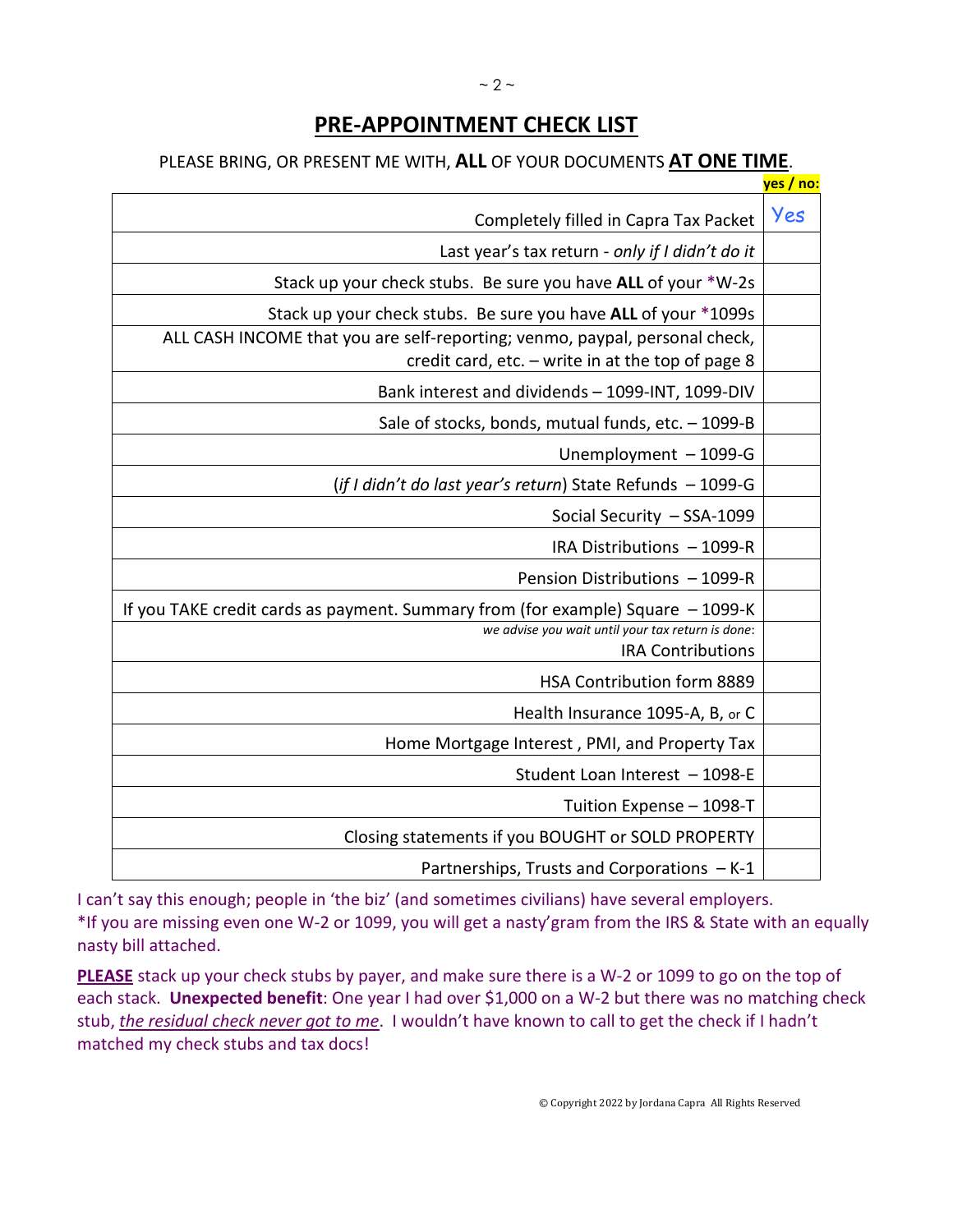# **ENGAGEMENT OF SERVICES AGREEMENT**

# $J.$  Capra Tax<br>Tax Preparation for Entertainers and Others

213-618-8135 <> [www.CapraTax.com](http://www.capratax.com/) <> 26893 Bouquet Canyon Rd. #C193, Santa Clarita, CA 91350

#### **PRINT YOUR NAME(s):** \_\_\_\_\_\_\_\_\_\_\_\_\_\_\_\_\_\_\_\_\_\_\_\_\_\_\_\_\_\_\_\_\_\_\_\_\_\_\_\_\_\_\_\_\_\_\_ **DATE:** \_\_\_\_\_\_\_\_\_\_\_\_\_\_\_\_\_

This letter is to confirm our understanding of the terms and objectives of our engagement and the nature and limitations of the services I will provide. Our engagement is limited in scope and will be confined to the procedures and practices as set forth herein:

I will prepare your Federal income tax return, and income tax returns for the **STATES OF** with supporting schedules, and perform related research as considered necessary (herein after known collectively as the "returns"). This engagement pertains only to the **TAX YEAR** and the state of the state of the state of the state of the state of the state of the state of the state of the state of the state of the state of the state o

My engagement will be complete upon the delivery of the completed returns to you, unless you notify me that you require further tax services including, but not limited to, amendments, audit representation, extensions, past year returns, and any and all other services related to your income tax returns which you request.

The fees for my primary services are per, and as specified in, the accompanying schedule, and services not specifically identified therein will also be based on an hourly rate of **\$260 per hour** or the scheduled rate I publish for that time frame of the current tax year. Your actual client fees incurred will be based on the complexity of your returns, and the time necessary to complete such services.

Based on what can be anticipated for your present expressed needs, I *estimate* that the fees you will pay to Jordana Capra/J. Capra Tax will range from **\$250 - \$800** (*see attached fee schedule on next page*) for preparing your Federal and any State income tax returns. This figure may change if more time and/or services other than written above prove to be needed, including services at a later date, such as preparing amendments and providing audit representation. If we anticipate our fees exceeding the aforementioned range, you will be presented the new fees in writing, so as to obtain your approval before continuing with the engagement.

Should my services for a given tax year extend for more than a one-year period, another Engagement of Services Agreement needs to be completed for each year of continuing work.

Please take special note that unless the processing of electronic filing is appropriate for your returns, you will be solely responsible to file any returns I prepare for you with the appropriate taxing authorities.

I will furnish you with my Tax Packet Worksheets to guide you in gathering and understanding the necessary information required for your tax preparation. Your thorough completion and use of these worksheets provide for the most accurate return, and assist me in keeping my fees to a minimum.

It is your responsibility to provide all the information required for the preparation of complete and accurate returns. I will not audit or otherwise verify the data you submit. Accordingly, my engagement cannot be relied upon to disclose errors, fraud or other illegal acts that may exist in the information you have provided. You are responsible for adopting sound accounting policies, for maintaining an adequate and efficient accounting system for safeguarding assets, for authorizing transactions and retaining supporting documentation for those transactions and for devising an internal control system that will help assure the proper preparation of financial statements.

Understand that should you choose to file a return in arrears of the current tax year, or when an amended return is appropriate, a refund is only available to you for 3 years prior to the current tax year.

Continued on next page...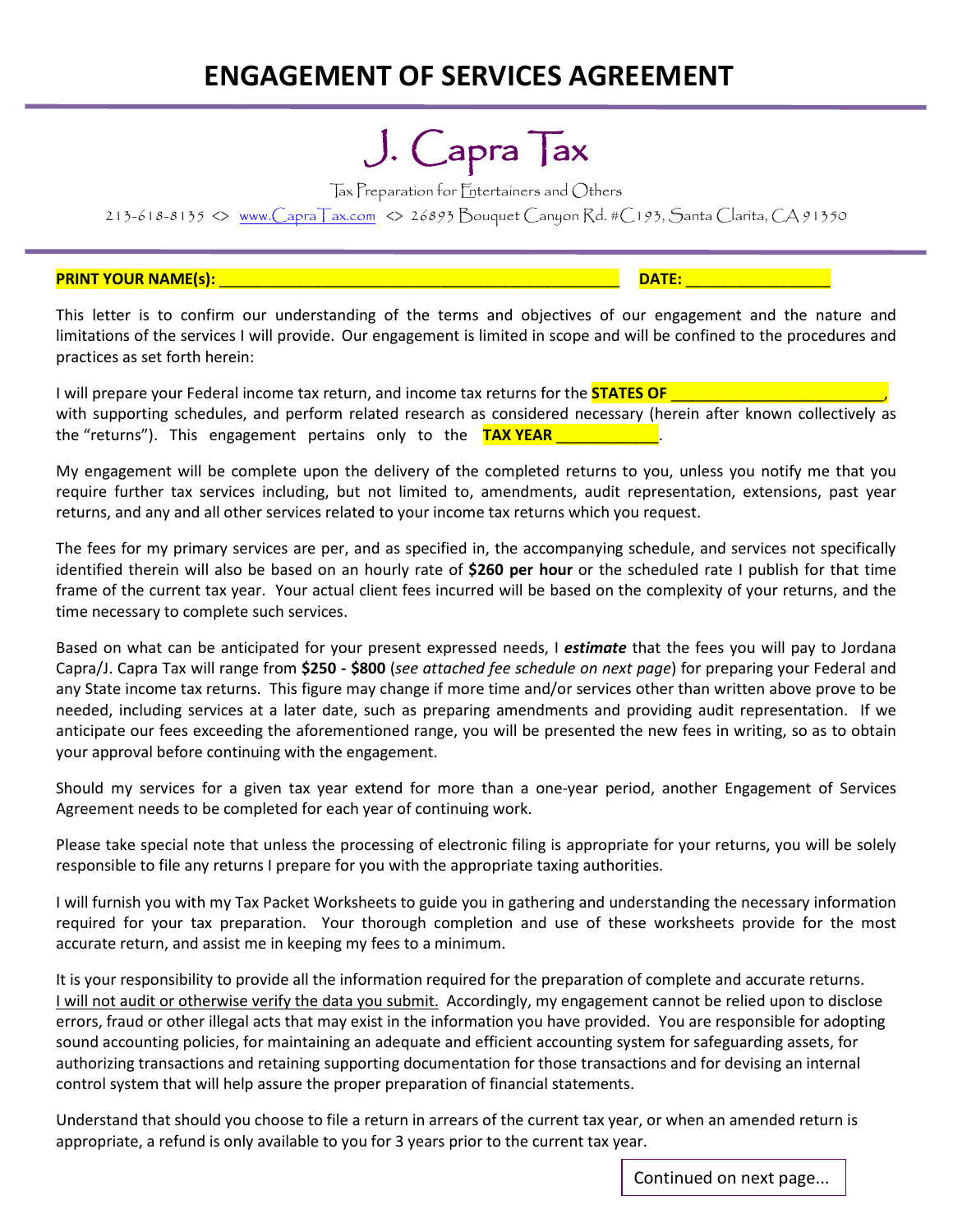# ENGAGEMENT OF SERVICES AGREEMENT continued

In addition to the information you have placed in the Tax Packet, or other papers you may provide, you further acknowledge that to the best of your knowledge and belief during the interview/preparation process you have provided accurate, complete and full disclosure in your answers to any and all questions regarding income, expenses, deductions and exemptions in an effort to ensure that your return is prepared accurately.

To the extent I render any accounting and/or bookkeeping assistance, it will be limited to those tasks I deem necessary for the preparation of the returns and may lead to additional costs. Therefore, your commitment is essential to my ability to complete this engagement. Specifically, I must receive comprehensive information from which to prepare your returns within a reasonable period of time.

If, during our work, I discover information that affects your prior-year tax returns, I will make you aware of the facts. However, I cannot be responsible for identifying all items that may affect your prior-year returns. If you become aware of such information during the year, please contact me to discuss the best resolution of the issue.

It is always possible your returns may be selected for review (audit) by one or more taxing authority. Any proposed adjustments by the examining agent are subject to certain rights of appeal. In the event of such tax examination(s), I will be available upon your written request to represent you during the examination and/or during any appeal for an additional hourly fee.

You should retain all the documents, receipts, records, canceled checks and other data that form the basis of income and deductions for at least Seven Years. These may be necessary to prove the accuracy and completeness of the returns to a taxing authority. You have the final responsibility for the income tax returns and, therefore, you should review them carefully before you sign the returns and/or the e-file Signature Authorization Forms.

This engagement letter is contractual in nature, and includes all of the relevant terms that will govern the engagement for which it has been prepared. The terms of this letter supersede any prior oral or written representations or commitments by or between the parties. Any material changes or additions to the terms set forth in this letter will only become effective if evidenced by a written amendment to this letter, signed by all of the parties.

In acknowledgment and acceptance of these terms and considerations, and as client(s) of Jordana Capra / J. Capra Tax, (I) (we) hereby enter (my) (our) signature(s).

| TAXPAYER SIGNATURE:                         | DATE:                                                                          |
|---------------------------------------------|--------------------------------------------------------------------------------|
| <b>SPOUSE SIGNATURE:</b>                    | <b>DATE:</b>                                                                   |
|                                             | <b>RATE SCHEDULE</b>                                                           |
|                                             | Based on a 90-minute tax return                                                |
| January - February<br>\$250                 | <b>Married Filing Joint</b><br>add \$100                                       |
| March $1 - 15$<br>\$300                     | Single Member LLC<br>Add \$250                                                 |
| March $16 - 31$<br>\$350                    | Additional States add<br>\$40 per state                                        |
| April – December<br>(and prior years) \$400 | Additional Time at \$260 per hour<br>Charged in 15-minute increments           |
|                                             | A CEO cancellation fee will be charged for cancellations made within 24 hours. |

**A \$50 cancellation fee will be charged for cancellations made within 24 hours. I must have your completed Tax Packet & ALL Documents 24 hours BEFORE your appointment.**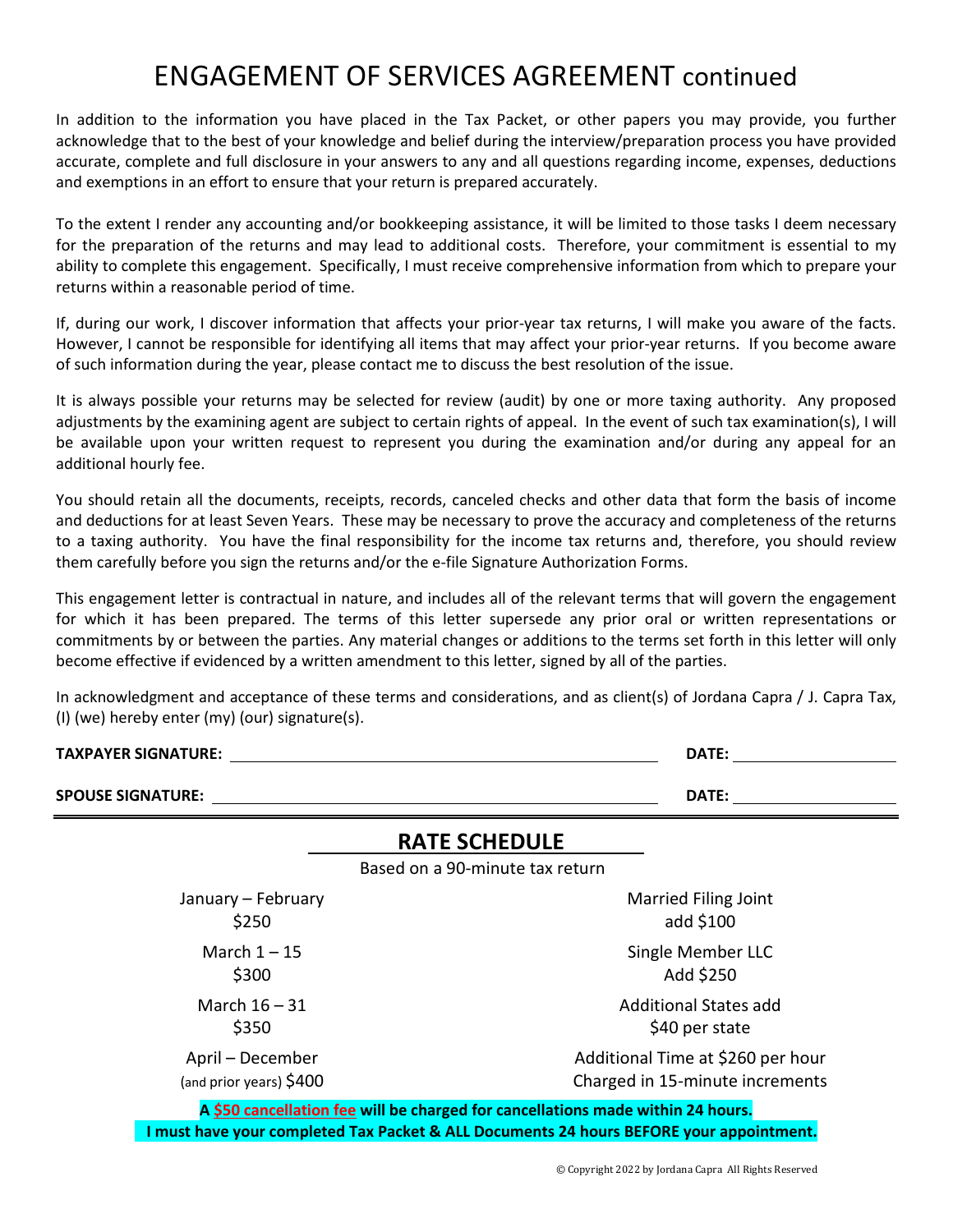#### **IF YOU ARE MARRIED – PLEASE SHARE ONE PACKET**

| fill in highlighted info below,                                                                                                                                                                                                    |
|------------------------------------------------------------------------------------------------------------------------------------------------------------------------------------------------------------------------------------|
| <b>ONLY</b> if you are NEW or info has changed:                                                                                                                                                                                    |
| Occupation <u>expression</u> and contained a series of the series of the series of the series of the series of the series                                                                                                          |
|                                                                                                                                                                                                                                    |
| <b>Blind Y N</b>                                                                                                                                                                                                                   |
| <b>Example 2018</b> The Company of the Company of the Company of the Company of the Company of the Company of the Company of the Company of the Company of the Company of the Company of the Company of the Company of the Company |
|                                                                                                                                                                                                                                    |
| DL Issue date_______________ Exp. date ___________________                                                                                                                                                                         |
|                                                                                                                                                                                                                                    |
|                                                                                                                                                                                                                                    |
|                                                                                                                                                                                                                                    |
| <u>Zip Code City City City Code City Code City Code City Code City Code City Code City Code City Code City Code C</u>                                                                                                              |
| <b>FILING STATUS</b>                                                                                                                                                                                                               |
| $\Box$ WIDOW(ER)<br>HEAD of HOUSEHOLD                                                                                                                                                                                              |
| Must be Single with<br>Date __________                                                                                                                                                                                             |
| one or more dependents                                                                                                                                                                                                             |
| <b>DEPENDENT INFORMATION</b> (use addl. sheet if necessary)                                                                                                                                                                        |
|                                                                                                                                                                                                                                    |
| $O =$ Other Dependent<br>$N$ = Child who did not live with you due to divorce or separation                                                                                                                                        |
| # MONTHS<br><b>DATE</b><br>LIVED W/<br>OF<br>SOCIAL SECURITY NUMBER<br><b>RELATIONSHIP</b><br>YOU LAST<br><b>BIRTH</b><br>YEAR                                                                                                     |
|                                                                                                                                                                                                                                    |
|                                                                                                                                                                                                                                    |
|                                                                                                                                                                                                                                    |
| <b>CHILD CARE EXPENSES</b> (use addl. sheet if necessary)                                                                                                                                                                          |
|                                                                                                                                                                                                                                    |
|                                                                                                                                                                                                                                    |
| (2) Care Giver $\zeta$                                                                                                                                                                                                             |
|                                                                                                                                                                                                                                    |
| <b>Blind Y N</b>                                                                                                                                                                                                                   |

*fill in ONLY if you are NEW or your bank info has CHANGED:* **Bank Name Routing #** Account # Account # Account # Account # Account # Account #  $\frac{1}{2}$ Account Type:  $\square$  Checking  $\square$  Savings Name on account  $\_\_$ 

j,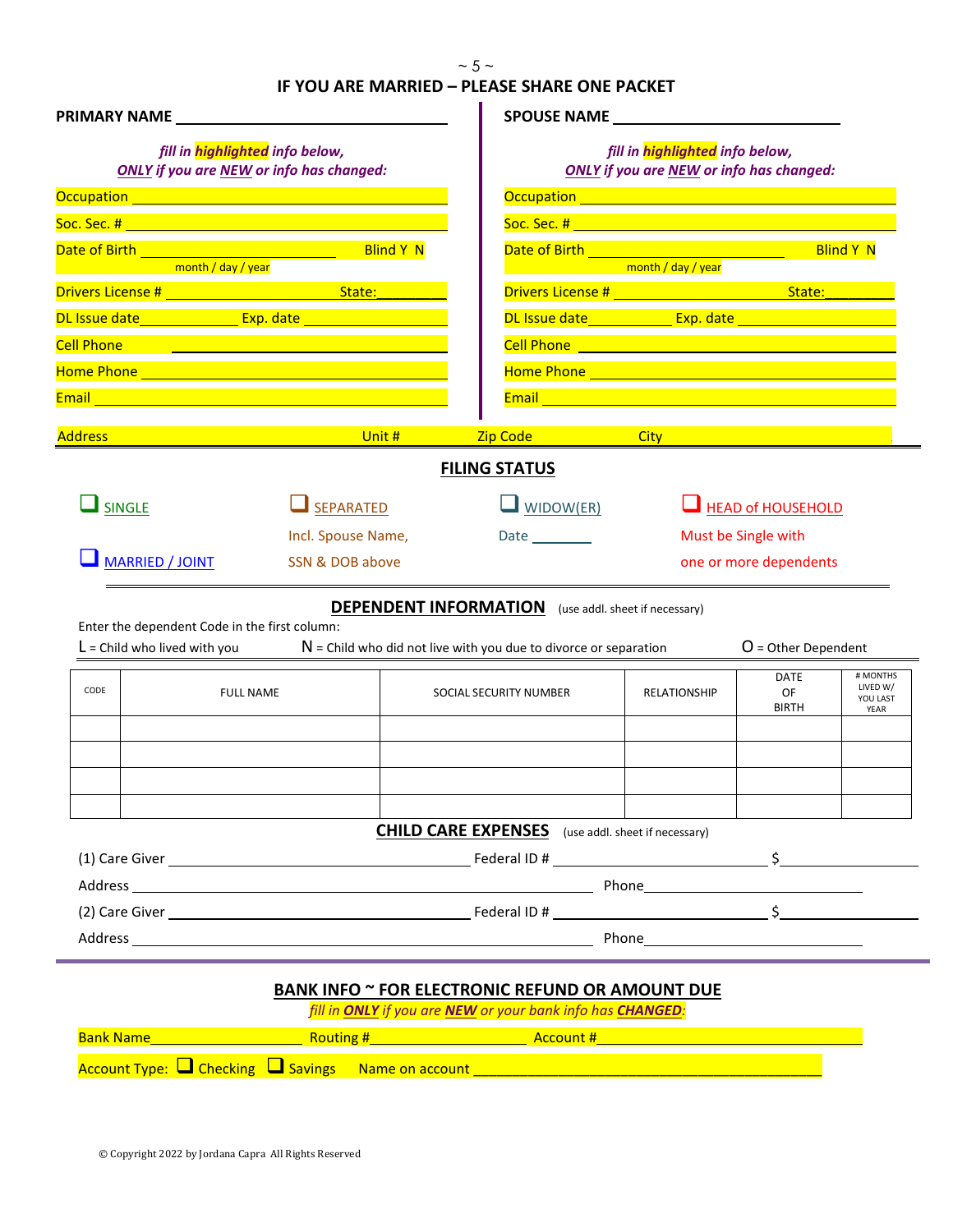#### **HEALTH CARE** Check one box:

 I had Covered CA or other Government Marketplace Insurance. You **MUST** give me your form **1095-A** and probably a **California form 3895**

I had employer offered health insurance (for example SAG-AFTRA). Form 1095-B How many months were you covered?

I had privately purchased health insurance. Form 1095-C How many months were you covered?

**CHILD TAX CREDIT** is enhanced for 2021 in several ways, including raising the per-child payment to \$3,000 for families with income below certain thresholds. To receive this benefit, you MUST give me a document for EACH child that includes A) their name and B) your name, or C) at least the last 4 digits of their SSN, for example, their Birth Certificate, Health Insurance Form, Social Security Card

I need a new copy EVERY year that you claim the child.

> Speaking of I.D., please make a one-page copy of your social security cards and your drivers licenses or other state issued photo I.D., and send along with your documents to me. (*It's also smart to keep a copy of your IDs and credit cards in a safe*)

#### **EXTENSIONS**

| Did you file any EXTENSIONS for your 2021 tax return? $\Box$ Yes $\Box$ No Did you make any payments? \$ |  |  |  |  |  |
|----------------------------------------------------------------------------------------------------------|--|--|--|--|--|
|----------------------------------------------------------------------------------------------------------|--|--|--|--|--|

#### **CRYPTO CURRENCY**

|                                                                            | Did you mine, buy, sell or exchange a virtual or crypto currency, use a virtual currency to pay for good and services, or receive a |
|----------------------------------------------------------------------------|-------------------------------------------------------------------------------------------------------------------------------------|
| virtual currency as a payment for goods and services? $\Box$ Yes $\Box$ No |                                                                                                                                     |

#### **STIMULUS PAYMENTS** (AKA Recovery Rebate AKA Economic Impact Payment)

**3rd FEDERAL Stimulus Payment** received in or after March 2021 = \$

**CA Golden State Stimulus Payment** received April  $15<sup>th</sup>$ - Dec 2021 =  $\frac{6}{5}$ 

My **INCENTIVIZED PRICING** remains virtually the same as the last 3 years (based on a 90 min. tax return):

| Jan - Feb = $$250$     |
|------------------------|
| Mar $1-15 = $300$      |
| Mar $16-31 = $350$     |
| $Apr - Dec = $400$     |
| $(Prior Years = $400)$ |

Married = \$100 additional *(new)* Extra States = \$40 each

SMLLC = \$250 …*if you don't know, you don't have it*

Overtime = \$260 per hour, including

amended returns, and non tax return work

*(new)* No extra charge for postage, emailed PDFs, and a flash drive. \$50 if you need *another* copy after you are e-filed.

#### **A \$50 cancellation fee will be charged for cancellations made within 24 hours**

**RENTAL or DRIVING INCOME or SINGLE MEMBER LLC?** Download and fill in those worksheets.

#### **ESTIMATED TAX PAYMENTS TOWARD YOUR 2021 TAX BILL**

*(IF YOU DON'T KNOW WHAT THIS IS, YOU DIDN'T MAKE ANY)*

|                            | FFDFRAI | <b>STATE</b> | LOCAL |
|----------------------------|---------|--------------|-------|
| Quarter $1 = by 4-15-2021$ |         |              |       |
| Quarter $2 = by 6-15-2021$ |         |              |       |
| Quarter $3 = by 9-15-2021$ |         |              |       |
| Quarter $4 = by 1-15-2022$ |         |              |       |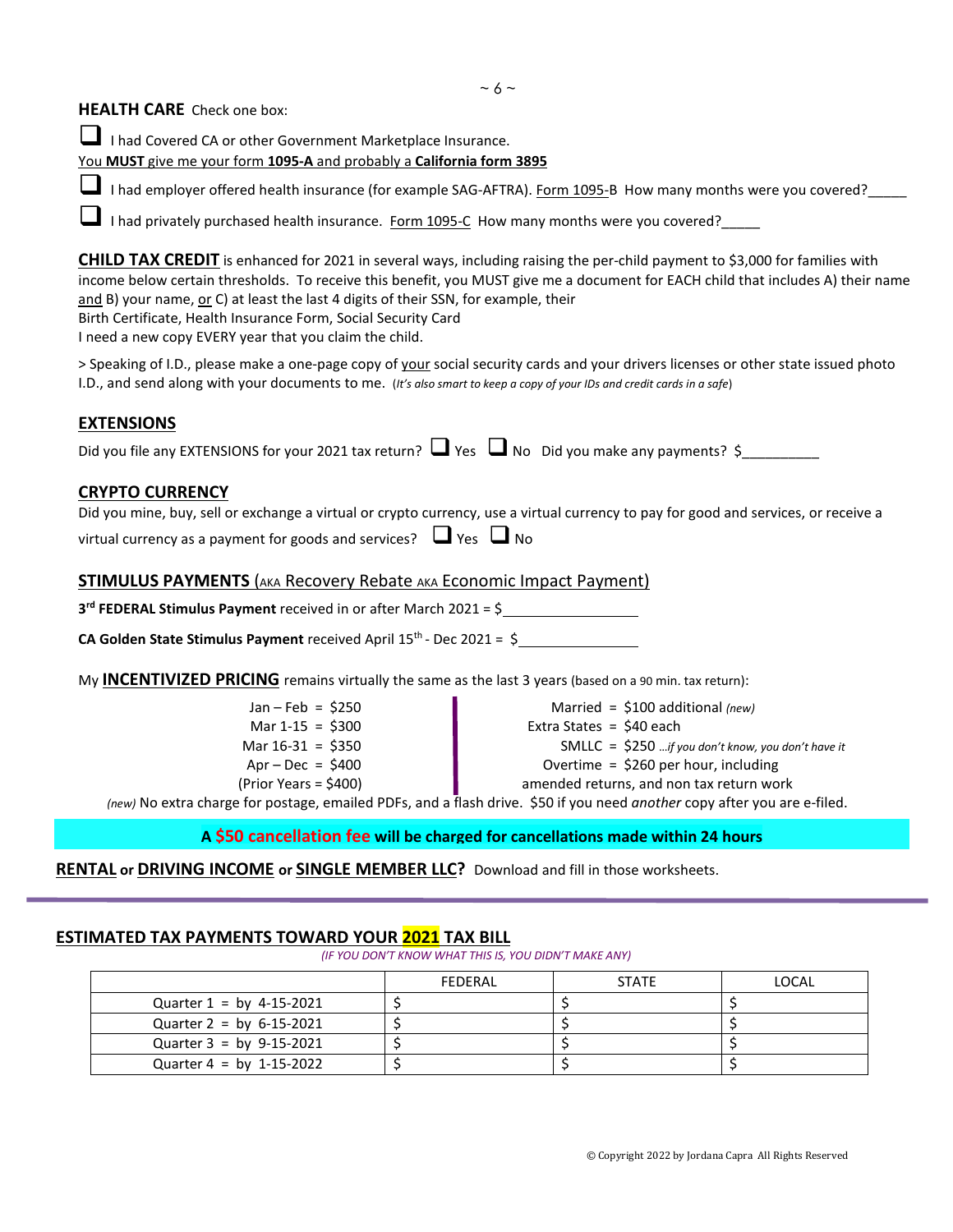#### **EVERYONE SHOULD FILL OUT THIS PAGE IF MARRIED FILING JOINT COMBINE YOUR NUMBERS**

| SELF PAID HEALTH INSURANCE including long term care, Medicare supplemental, but not life insurance<br>(Not from your W-2 or Soc. Sec.)                               |               | S      |
|----------------------------------------------------------------------------------------------------------------------------------------------------------------------|---------------|--------|
| <b>MEDICAL EXPENSES</b> not reimbursed by insurance. i.e. co-pays, dental, vision, glasses, therapy, prescriptions, PPE,<br>ambulance, parking at medical facilities |               |        |
| <b>REAL ESTATE TAXES AKA PROPERTY TAX</b>                                                                                                                            |               |        |
| <b>HOME MORTGAGE INTEREST</b>                                                                                                                                        |               | Ş      |
| <b>PRIVATE MORTGAGE INSURANCE</b>                                                                                                                                    |               |        |
| <b>DMV REGISTRATION</b>                                                                                                                                              |               |        |
| bring in your vehicle registration renewal - - - do NOT include parking/traffic tickets                                                                              |               | Ş      |
| <b>INVESTMENT &amp; LEGAL EXPENSES FOR BUSINESS</b>                                                                                                                  |               |        |
| write-in details:                                                                                                                                                    |               |        |
| <b>EDUCATOR EXPENSES</b>                                                                                                                                             |               |        |
| K-12 Full-Time teachers only, to the max of \$250                                                                                                                    |               |        |
| <b>RETIREMENT PLAN CONTRIBUTIONS</b><br>TRADITIONAL =<br>Please wait to make any contribution until I do your Tax Return, you have until<br>$SEP =$                  | PRIMARY<br>\$ | SPOUSE |
| tax day to contribute for last year. (Do Not include 401-K money from W-2)<br>$ROTH =$                                                                               |               |        |

#### Please combine if multiple donations to the same recipient

| CHARITABLE CONTRIBUTIONS OF FUNDS        |              |        |
|------------------------------------------|--------------|--------|
| Name of charity:                         | Date         | Amount |
|                                          |              | Ś.     |
|                                          |              | \$     |
|                                          |              | Ś      |
|                                          |              | Ś.     |
| use additional sheet if needed           | <b>TOTAL</b> | \$     |
| <b>CHARITABLE CONTRIBUTIONS OF GOODS</b> |              |        |
| Name of charity:                         | Date         | Amount |
|                                          |              | \$     |
|                                          |              | \$     |
|                                          |              | Ś      |
|                                          |              | Ś      |
| use additional sheet if needed           | <b>TOTAL</b> | Ś      |

**ALIMONY / SPOUSAL SUPPORT -** If you finalized your divorce after January 1, 2019, the *former administration* eliminated the Federal deduction benefit, and reporting requirements of **alimony / spousal support**.

> If your divorce was finalized in 2018 or earlier, > What did you **pay** in spousal support last year \$

> What is your ex's SSN > What did you **receive** in spousal support last year \$

> CA still allows this deduction and requires you to report the income.

# **WARNING: Are you a SIGNATORY on ANY accounts outside the U.S.?**

At any time during the last year, did you have a foreign account that had a value, for even one day, of \$10,000 U.S. Dollars or more? Then you MUST fill in the FBAR form available at http://bsaefiling.fincen.treas.gov/main.html I am not responsible for filing in this form …You are.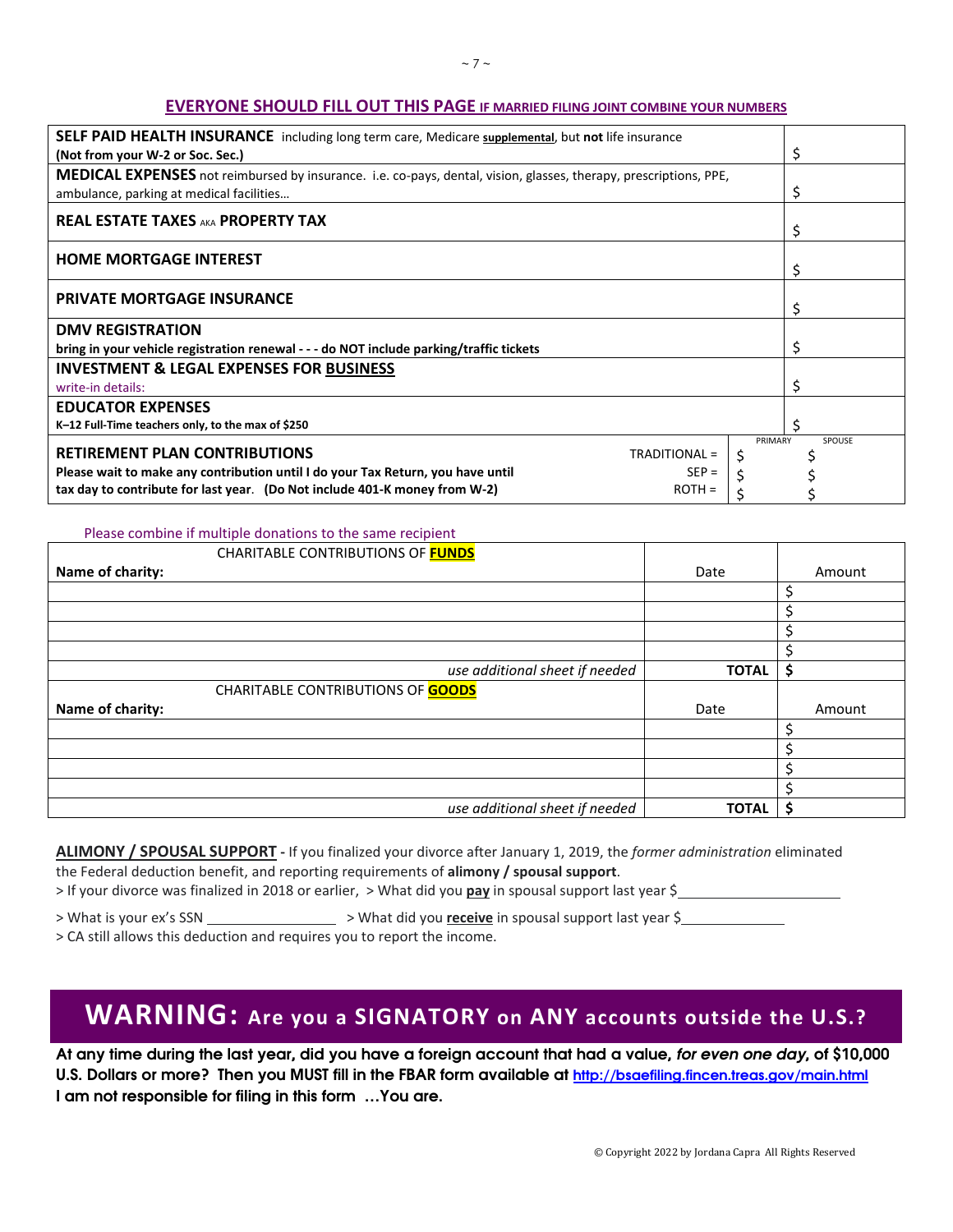## **ENTERTAINMENT INDUSTRY EXPENSES FOR W-2 WORK PUT YOUR EXPENSES ON EITHER p. 8 OR p. 9,**

**(You can use the "Leave Blank" column to tell me if the expense can apply to W-2 AND 1099 income.)**

|                         | Description                                                                                                                                       | Primary<br>expenses | Spouse<br>expenses | Leave<br><b>Blank</b> |
|-------------------------|---------------------------------------------------------------------------------------------------------------------------------------------------|---------------------|--------------------|-----------------------|
| 17                      | TAX PREPARATION what did you pay to prepare last years tax return                                                                                 |                     |                    |                       |
| 8                       | <b>BUSINESS GIFTS</b><br>Amounts are still limited to \$25 per person, per year                                                                   |                     |                    |                       |
| 8                       | ADVERTISING & PUBLICITY i.e. headshots, post cards, business cards,<br>website costs, create & duplicate reels                                    |                     |                    |                       |
| 10                      | ON-LINE JOB SEARCH / CASTING REGISTRIES                                                                                                           |                     |                    |                       |
| 10                      | i.e. IMDB, Actors Access, Casting Networks, theatre company dues<br><b>AGENT / MANAGER COMMISSIONS</b>                                            |                     |                    |                       |
| 18                      | call your rep to get real numbers, don't just take X% of your income<br><b>OFFICE SUPPLIES</b><br>Ink, printer paper, postage, cloud storage, etc |                     |                    |                       |
| 20 A                    | <b>EQUIPMENT LEASE OR RENT</b>                                                                                                                    |                     |                    |                       |
| 20B                     | STUDIO OR PROPERTY LEASE OR RENT<br>i.e. theatre, rehearsal space, NOT where you live                                                             |                     |                    |                       |
| 21                      | REPAIR AND MAINTENANCE OF EQUIPMENT                                                                                                               |                     |                    |                       |
| 21                      | MAINTENANCE OF PROFESSIONAL COSTUMES<br>NOT general street wear                                                                                   |                     |                    |                       |
| 22                      | PURCHASE of PROFESSIONAL COSTUMES NOT general street wear, i.e.<br>doctor, nurse, police, clown. MUST be tied to an audition or gig               |                     |                    |                       |
| 22                      | Professional MAKE-UP, HAIR CARE, NAILS<br>& supplies - MUST be tied to an audition or gig                                                         |                     |                    |                       |
| 22                      | SUPPLIES FOR RESEARCH or JOB SEARCH<br>props, sheet music, scripts, industry periodicals                                                          |                     |                    |                       |
| 25                      | CALLING SERVICE FOR BACKGROUND                                                                                                                    |                     |                    |                       |
| 27                      | PROFESSIONAL COACHING acting class, dance class, vocal training, dialect<br>coaching, industry workshops, etc.                                    |                     |                    |                       |
| 2106                    | UNION DUES & INITIATION FEES INCLUDE 2% AEA DUES                                                                                                  |                     |                    |                       |
|                         | <b>WRITE- IN DETAILS</b><br>OTHER:                                                                                                                |                     |                    |                       |
|                         | OTHER:                                                                                                                                            |                     |                    |                       |
|                         | EVEN IF YOU'RE NOT SURE OF YOUR ENTRIES - TOTAL:                                                                                                  |                     |                    |                       |
|                         | 2 <sup>ND</sup> PHONE LINE, FAX LINE                                                                                                              |                     |                    |                       |
|                         | <b>CELL PHONE</b>                                                                                                                                 |                     |                    |                       |
|                         | <b>INTERNET</b>                                                                                                                                   |                     |                    |                       |
|                         | CABLE FOR EDUCATIONAL PURPOSES ONLY                                                                                                               |                     |                    |                       |
| <b>WRITE-IN DETAILS</b> | theatre, movies, Netflix, Amazon Prime, Hulu JOB SEARCH / RESEARCH VIEWING                                                                        |                     |                    |                       |
| OTHER:                  |                                                                                                                                                   |                     |                    |                       |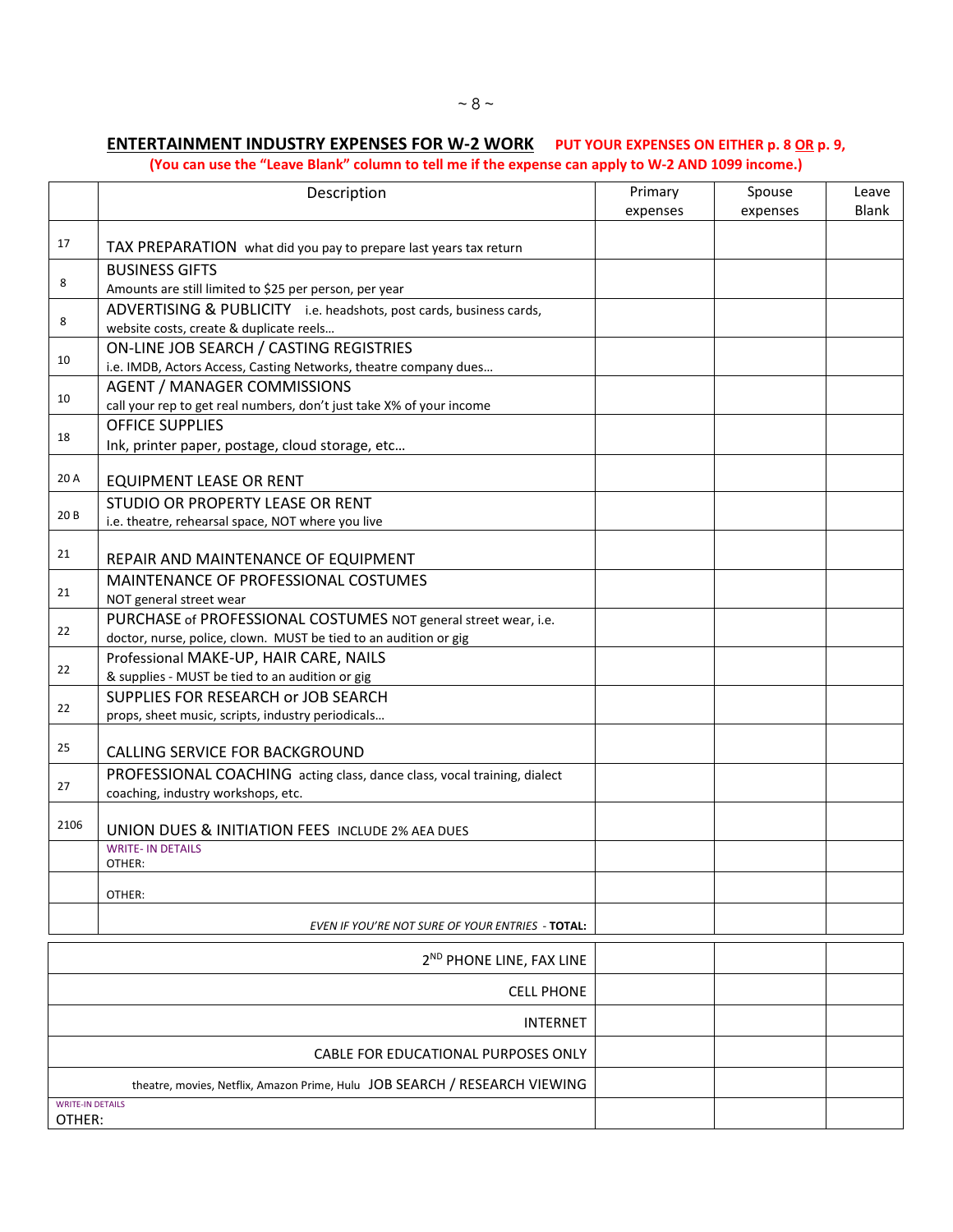#### **INDEPENDENT CONTRACTOR / 1099 /**

#### **SELF REPORTED INCOME AND DEDUCTIONS**

#### *(REMEMBER – ONLY PUT YOUR EXPENSES ON p. 8 OR p. 9, NO DUPLICATE ENTRIES PLEASE)*

|      |                                                                            | $\Box$ Primary $\Box$ Spouse<br><b>Business 1</b> | $\Box$ Primary $\Box$ Spouse<br><b>Business 2</b> | $\Box$ Primary $\Box$ Spouse<br><b>Business 3</b> |
|------|----------------------------------------------------------------------------|---------------------------------------------------|---------------------------------------------------|---------------------------------------------------|
|      |                                                                            |                                                   |                                                   |                                                   |
|      | What is the BUSINESS NAME or TYPE:<br>INCOME you are <b>SELF-REPORTING</b> |                                                   |                                                   |                                                   |
|      | NOT reported on any tax form                                               | \$                                                | \$                                                | \$                                                |
|      |                                                                            |                                                   |                                                   |                                                   |
| 8    | BUSINESS GIFTS - \$25 per person, per year                                 |                                                   |                                                   |                                                   |
| 8    | <b>ADVERTISING &amp; PUBLICITY</b>                                         |                                                   |                                                   |                                                   |
| 10   | <b>COMMISSIONS &amp; FEES</b>                                              |                                                   |                                                   |                                                   |
| 11   | CONTRACT LABOR YOU PAID OUT                                                |                                                   |                                                   |                                                   |
| 15   | INSURANCE TO DO THIS JOB - not health ins.                                 |                                                   |                                                   |                                                   |
| 17   | write-in details:<br>LEGAL AND PROFESSIONAL SERVICES                       |                                                   |                                                   |                                                   |
| 17   | <b>TAX PREPERATION</b>                                                     |                                                   |                                                   |                                                   |
| 18   | <b>OFFICE EXPENSES</b>                                                     |                                                   |                                                   |                                                   |
| 20 A | EQUIPMENT LEASE OR RENT                                                    |                                                   |                                                   |                                                   |
| 20 B | OFFICE / STUDIO LEASE - not your residence                                 |                                                   |                                                   |                                                   |
| 21   | EQUIPMENT REPAIRS AND MAINTENANCE                                          |                                                   |                                                   |                                                   |
| 22   | write-in details:<br><b>SUPPLIES</b>                                       |                                                   |                                                   |                                                   |
| 23   | TAXES PAID & LICENSE FEES                                                  |                                                   |                                                   |                                                   |
| 27   | 2 <sup>nd</sup> PHONE LINE, FAX LINE                                       |                                                   |                                                   |                                                   |
|      | <b>CELL PHONE</b>                                                          |                                                   |                                                   |                                                   |
|      | <b>INTERNET</b>                                                            |                                                   |                                                   |                                                   |
|      | write-in details<br><b>OTHER</b>                                           |                                                   |                                                   |                                                   |
|      | <b>OTHER</b>                                                               |                                                   |                                                   |                                                   |
|      | <b>OTHER</b>                                                               |                                                   |                                                   |                                                   |

**In the unlikely event of an audit, YOU MUST be able to provide your lists and prove EVERY number with receipts.**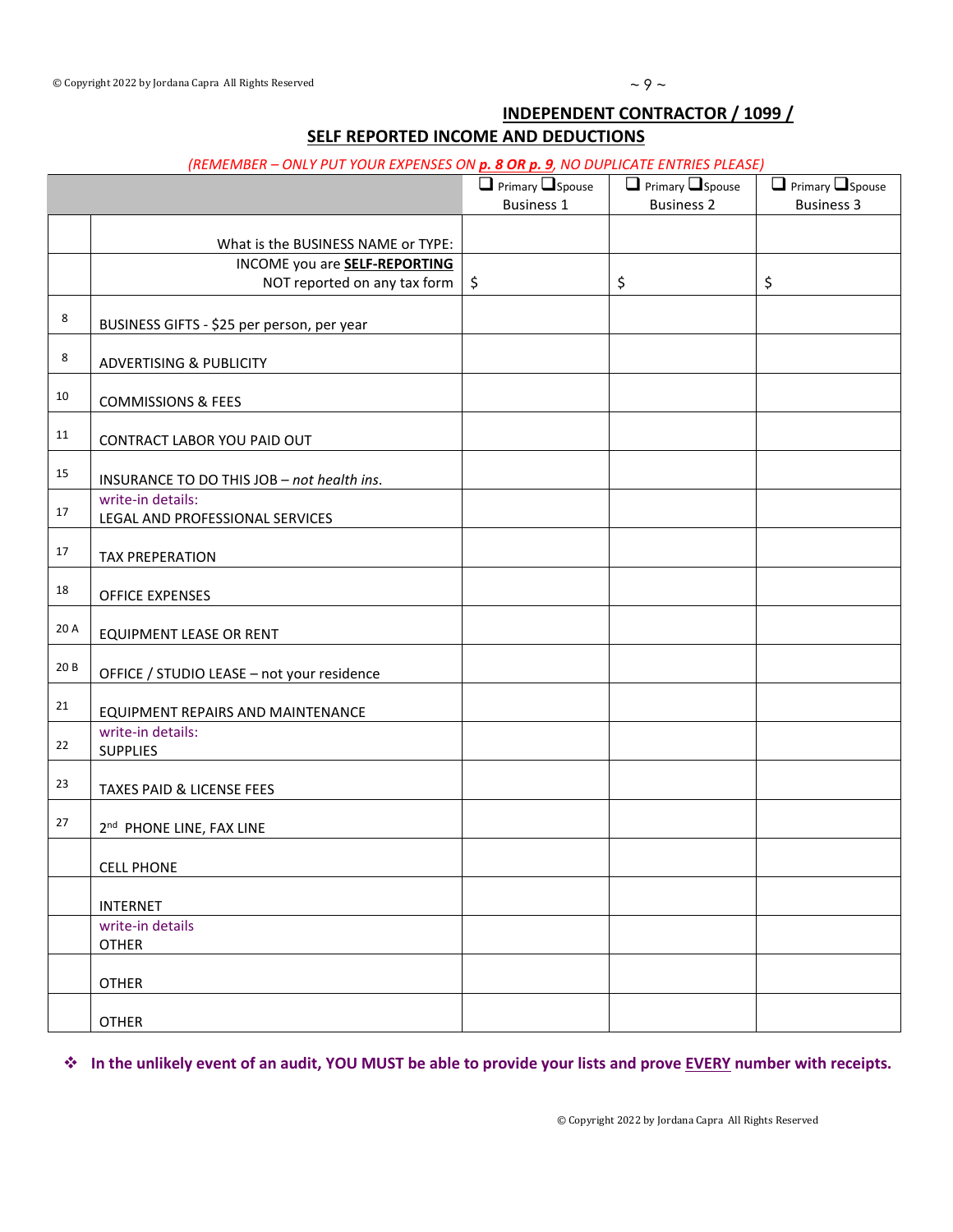#### **EQUIPMENT EXPENSE**

**Items costing over \$200**

#### Any less expensive items should be added to "supplies" or "office" on pages 8 or 9.

Use additional sheet if necessary.

| <b>ITEM DESCRIPTION</b> | PURCHASE DATE | COST TIMES % OF BUSINESS USE |                    | NET WRITE-OFF |    |
|-------------------------|---------------|------------------------------|--------------------|---------------|----|
|                         |               |                              | $\pmb{\mathsf{X}}$ | $% =$         | \$ |
|                         |               |                              |                    | $% =$         |    |
|                         |               | Ş                            | $\pmb{\mathsf{X}}$ |               | Ś  |
|                         |               | S                            | $\pmb{\times}$     | $% =$         | \$ |
|                         |               | Ş                            | $\pmb{\mathsf{X}}$ | $% =$         | \$ |
|                         |               |                              | $\pmb{\mathsf{X}}$ | $% =$         | S  |
|                         |               | S                            | $\pmb{\mathsf{X}}$ | $% =$         | Ŝ. |
|                         |               | Ś                            | $\pmb{\times}$     | $% =$         | S  |

#### this is the **"I DON'T KNOW WHERE IT GOES"** section*!*

| <b>DESCRIPTION</b> | DATE | COST |
|--------------------|------|------|
|                    |      |      |
|                    |      |      |
|                    |      |      |
|                    |      |      |
|                    |      |      |

#### **OFFICE IN THE HOME**

This space must be used exclusively for business;

administration, billing, seeing clients, storing business materials, self-tapes, v.o. booth…

|                                                                              | Primary | Spouse |
|------------------------------------------------------------------------------|---------|--------|
| (i.e. $10' \times 10' = 100$ sq. ft.) total square footage of your workspace |         |        |
| total square footage of your residence                                       |         |        |
| renters or homeowners insurance                                              |         |        |
| total RENT (not mortgage payments) for the year                              |         |        |
| total of all utilities for the year                                          |         |        |
| other home office expenses - detail:                                         |         |        |
|                                                                              |         |        |
|                                                                              |         |        |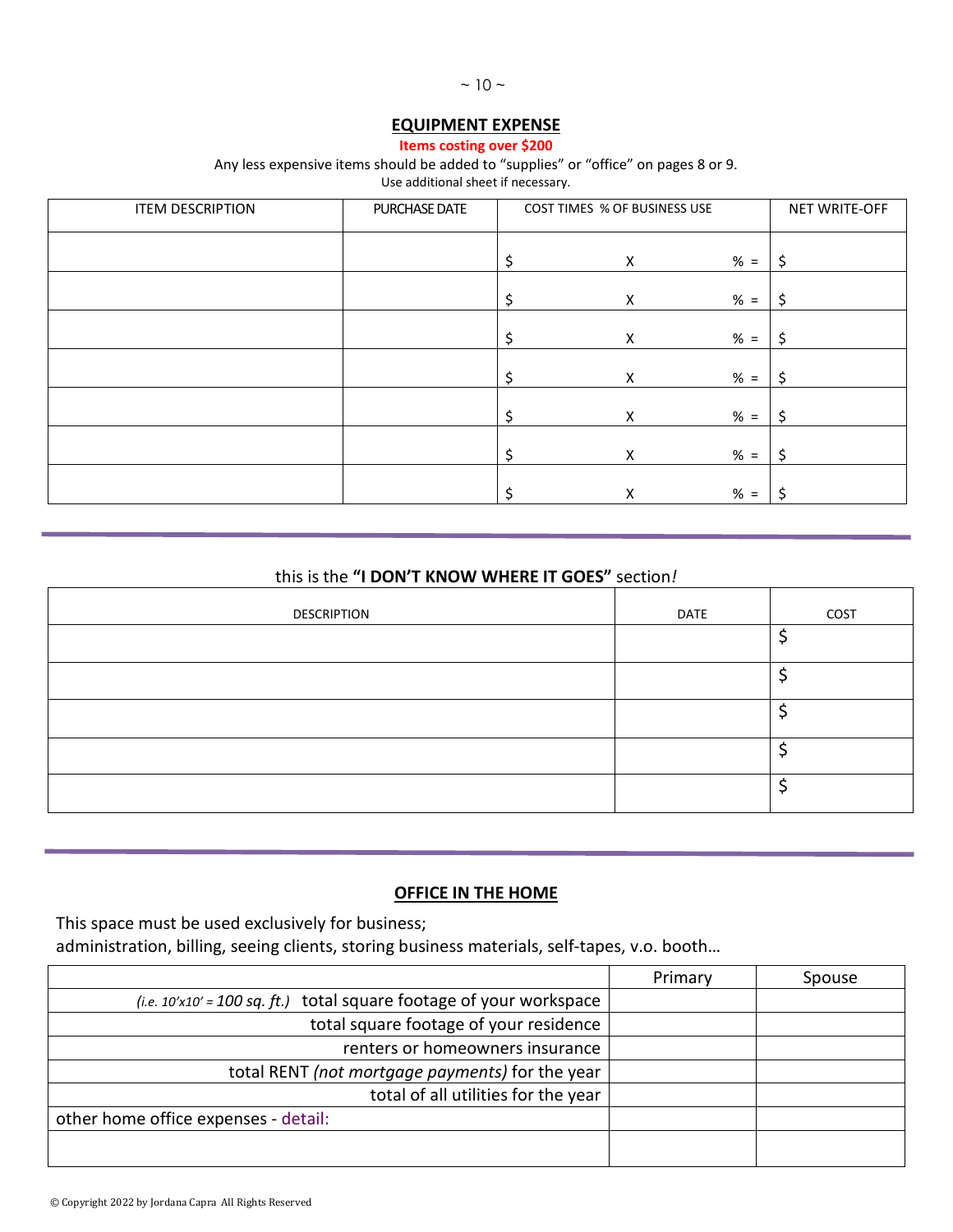#### $~\sim$  11  $~\sim$

#### **TRANSPORTATION EXPENSES**

*If you only have \*commuting miles, this page doesn't apply to you*

|                                                                                 | CAR 1               | CAR <sub>2</sub>   |
|---------------------------------------------------------------------------------|---------------------|--------------------|
| year - make - model:                                                            |                     |                    |
|                                                                                 | month / day / year  | month / day / year |
| date placed in service                                                          |                     |                    |
| $\Box$ Primary $\Box$ Spouse                                                    |                     |                    |
| (Car 1) odometer readings Jan 1st 2021:<br>Dec 31 <sup>st</sup> 2021:           |                     |                    |
| $\Box$ Primary $\Box$ Spouse                                                    |                     |                    |
| (Car 2) odometer readings Jan 1 <sup>st</sup> 2021:                             | Dec $31^{st}$ 2021: |                    |
| TOTAL MILES driven in 2021                                                      |                     |                    |
| driving in PURSUIT OF, or to expand, your business, skills, knowledge, network, |                     |                    |
| and most 1099 work are BUSINESS MILES                                           |                     |                    |
|                                                                                 |                     |                    |
| driving to and from your regular job or side-hustle are COMMUTING MILES         |                     |                    |
| one typical ROUND TRIP                                                          |                     |                    |
| to your regular job or side-hustle gig                                          |                     |                    |
| driving to and from the doctor, treatments, pharmacy are all miles for MEDICAL  |                     |                    |
| miles to volunteer at a charity or a fundraiser, or donate goods,               |                     |                    |
| (but not going to worship) are CHARITY                                          |                     |                    |
| Ya' gotta have some miles that are just                                         |                     |                    |
| PERSONAL                                                                        |                     |                    |
| parking when in PURSUIT OF BUSINESS (NOT at your regular job)                   |                     |                    |
| <b>PARKING FEES</b>                                                             | $\zeta$             | \$                 |
| Uber, Lyft, cab, train, bus fare to pursue, or get to work,                     |                     |                    |
| (NOT PERSONAL) TRANSPORTATION EXPENSE                                           | \$                  | \$                 |

> Anyone who has ever been AUDITED is a big believer is in DOCUMENTING their BUSINESS MILEAGE. You can use a phone app, a mileage log *(ask me for mine)* or a calendar. Be consistent.

Auditions, meetings, business meals, and classes/training are all *examples* of BUSINESS MILES.

| <b>ACTUAL VEHICLE EXPENSES</b>                       | CAR <sub>1</sub>   | CAR <sub>2</sub>   |
|------------------------------------------------------|--------------------|--------------------|
| gas, oil, repairs, insurance, etc. $\frac{1}{5}$     |                    |                    |
| rental vehicles                                      | -S                 |                    |
| price or fair market value of your car $\frac{1}{2}$ |                    |                    |
| date of PURCHASE<br>LEASE (circle one)<br>$\sqrt{ }$ | month / day / year | month / day / year |
| LEASE payments (NOT purchase payments) $\frac{1}{2}$ |                    |                    |
| if last year, down payment on a LEASE $\frac{1}{2}$  |                    |                    |

Did you buy or lease a new car LAST year? Bring in the sales/lease agreement.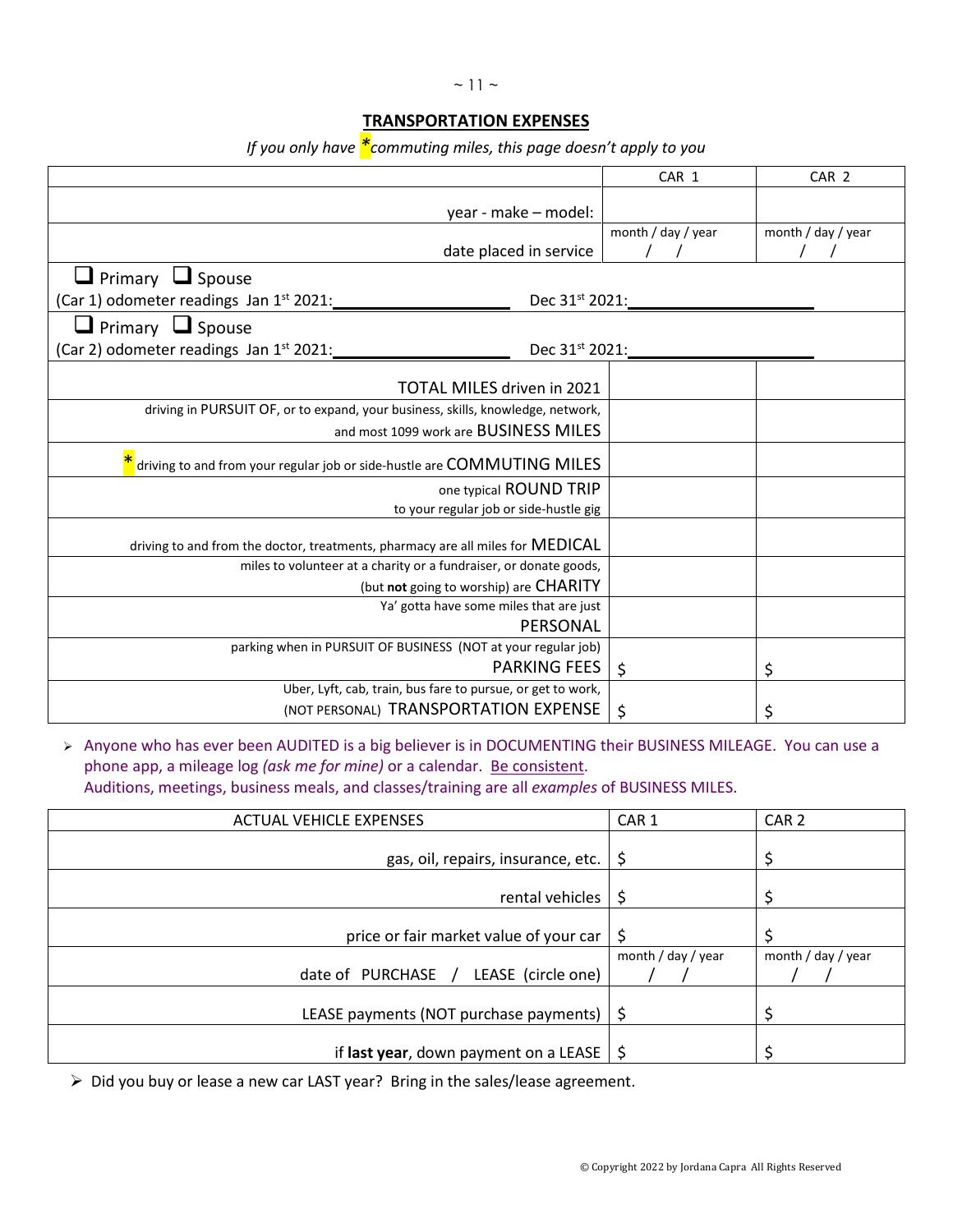#### $~12$  ~

## **TRAVEL OUT OF TOWN for INTERVIEWS & WORK**

**(MORE THAN 50 MILES FROM HOME - - use addl. sheet if needed)**

|       | <b>TOTAL 1099</b><br>Travel: | \$                 | Total W-2<br>Travel: | \$                        | <b>Total 1099</b>    | Meals: | \$                    | Total W-2<br>Ş<br>Meals:                         |  |
|-------|------------------------------|--------------------|----------------------|---------------------------|----------------------|--------|-----------------------|--------------------------------------------------|--|
|       |                              |                    |                      |                           |                      |        |                       | please transfer travel<br>MEALS to the next page |  |
| trip# |                              | employer & purpose |                      | kind of<br>work           | dates<br>from $/$ to |        | # of days for<br>work | city / state or<br>city / country                |  |
| 1     |                              |                    |                      | $\Box$ 1099<br>$\Box$ W-2 |                      |        |                       |                                                  |  |
| 2     |                              |                    |                      | $\Box$ 1099<br>$\Box$ W-2 |                      |        |                       |                                                  |  |
| 3     |                              |                    |                      | $\Box$ 1099<br>$\Box$ W-2 |                      |        |                       |                                                  |  |
| 4     |                              |                    |                      | $\Box$ 1099<br>$\Box$ W-2 |                      |        |                       |                                                  |  |

Use additional sheets if necessary

 $\Box$ 1099  $\n **W-2**\n$ 

| <b>EXPENSES</b>                      | trip 1  | trip 2 | trip 3 | trip 4 | trip 5 |
|--------------------------------------|---------|--------|--------|--------|--------|
|                                      |         |        |        |        |        |
| air fare, train, bus, luggage fees   | \$      |        |        |        |        |
|                                      |         |        |        |        |        |
| hotel, motel, hostel, tents          | \$      |        |        |        |        |
| local transportation -               |         |        |        |        |        |
| cabs, lyft/uber, rental car, parking | $\zeta$ |        |        |        |        |
|                                      |         |        |        |        |        |
| passport fees, real-id fees          | \$      |        |        |        |        |
| other                                |         |        |        |        |        |
| write-in details:                    |         |        |        |        |        |
|                                      |         |        |        |        |        |
| <b>TOTALS</b>                        |         |        |        |        |        |

| <b>MEALS</b>                                                     | trip 1 | trip 2 | trip 3 | trip 4 | trip 5 |
|------------------------------------------------------------------|--------|--------|--------|--------|--------|
| actual meal and incidental expenses including tips $\frac{1}{5}$ |        |        |        |        |        |
| per diem received                                                |        |        |        |        |        |
|                                                                  |        |        |        |        |        |

#### **In the unlikely event of an audit, YOU MUST be able to provide your lists and prove EVERY number with receipts.**

Please identify Primary or Spouse for each trip.

5

| for office use only; gsa allowances |        |       |        |            |                           |  |  |
|-------------------------------------|--------|-------|--------|------------|---------------------------|--|--|
| whole day range                     | b'fast | lunch | dinner | incidental | 1 <sup>st</sup> /last dav |  |  |
| \$55                                | \$16   | \$14  | \$23   | \$5        | \$41                      |  |  |
| \$66                                | \$16   | \$17  | \$28   |            | \$50                      |  |  |

© Copyright 2022 by Jordana Capra All Rights Reserved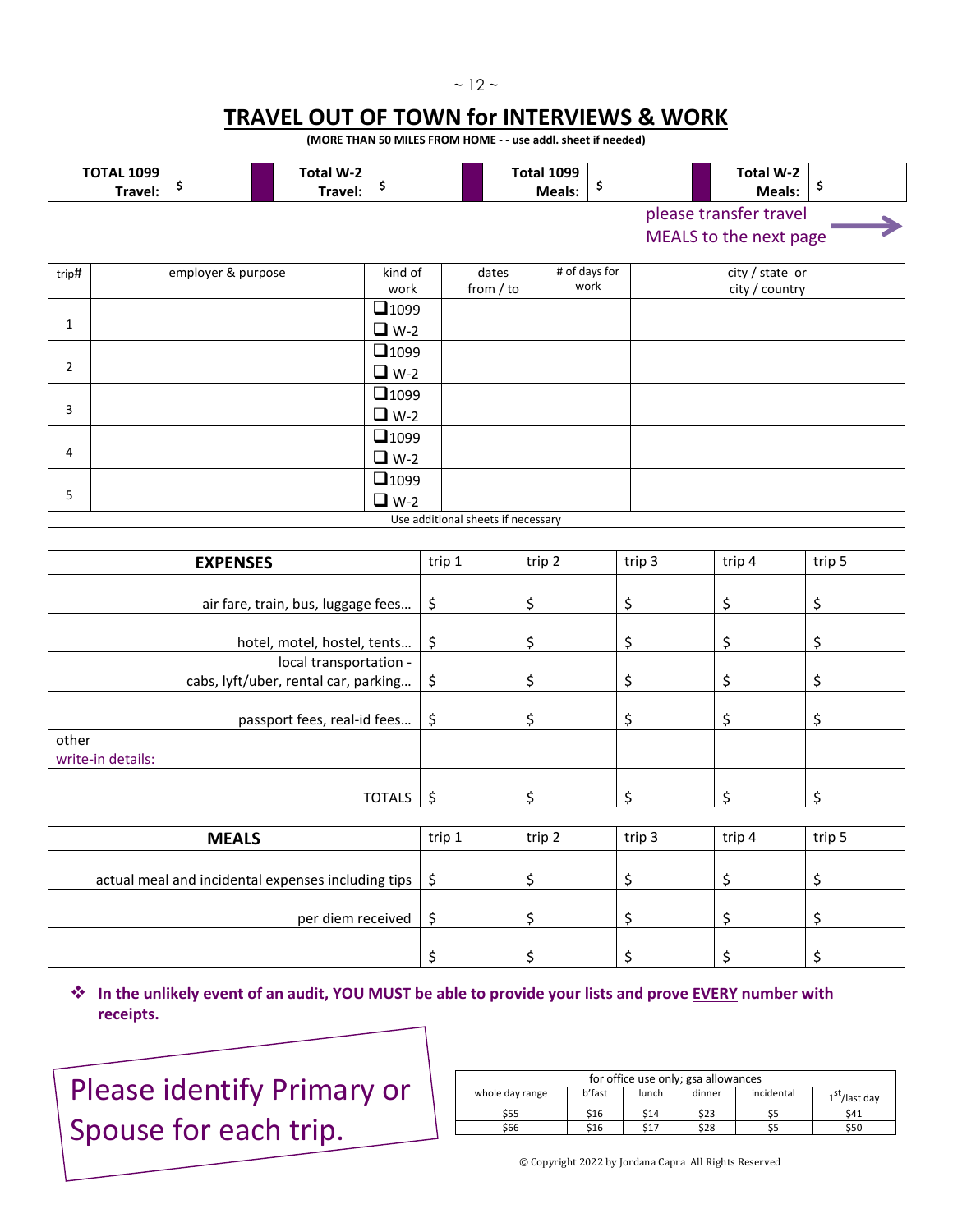#### **BUSINESS MEALS & ENTERTAINMENT FOR BUSINESS**

#### **A business meal or event must be WITH another person who can expand your knowledge,**

**skill set, or network.** *(ye old spouse doesn't count)*

You must be able to back up the business meals and events, thank-you's and please-hire-me's, with entries in your calendar, mileage log, and with actual receipts that include name - date - purpose - location - amount:

#### Primary Tax Payer's list:

| (person entertained)<br>NAME | W-2 / 1099 | <b>PURPOSE</b> | <b>LOCATION</b>            | <b>AMOUNT</b> |
|------------------------------|------------|----------------|----------------------------|---------------|
| Jordana Capra<br>Example:    | 1099       | Talk taxes!    | Nat's Early Bite           | \$38.         |
|                              |            |                |                            | \$            |
|                              |            |                |                            | \$            |
|                              |            |                |                            | \$            |
|                              |            |                |                            | \$            |
|                              |            |                |                            | \$            |
|                              |            |                |                            | \$            |
|                              |            |                | W-2 SUB-TOTAL              | \$            |
|                              |            |                | 1099 SUB-TOTAL             | \$            |
|                              |            |                | W-2 TRAVEL<br>From $p. 12$ | \$            |
|                              |            |                | 1099 TRAVEL                | \$            |
|                              |            |                | PRIMARY W-2 TOTAL          | \$            |
|                              |            |                | 1099 TOTAL                 | \$            |

#### Spouse's list:

| opouse sinser<br>NAME | (person entertained) | <b>DATE</b> | <b>PURPOSE</b> | LOCATION                   | <b>AMOUNT</b> |
|-----------------------|----------------------|-------------|----------------|----------------------------|---------------|
|                       |                      |             |                |                            | \$            |
|                       |                      |             |                |                            |               |
|                       |                      |             |                |                            | \$            |
|                       |                      |             |                |                            | \$            |
|                       |                      |             |                |                            | \$            |
|                       |                      |             |                |                            | \$            |
|                       |                      |             |                |                            | \$            |
|                       |                      |             |                | W-2 SUB-TOTAL              | \$            |
|                       |                      |             |                | 1099 SUB-TOTAL             | \$            |
|                       |                      |             |                | W-2 TRAVEL<br>From $p. 12$ | \$            |
|                       |                      |             |                | 1099 TRAVEL                | \$            |
|                       |                      |             |                | \$                         |               |
|                       |                      |             |                | 1099 TOTAL                 | \$            |